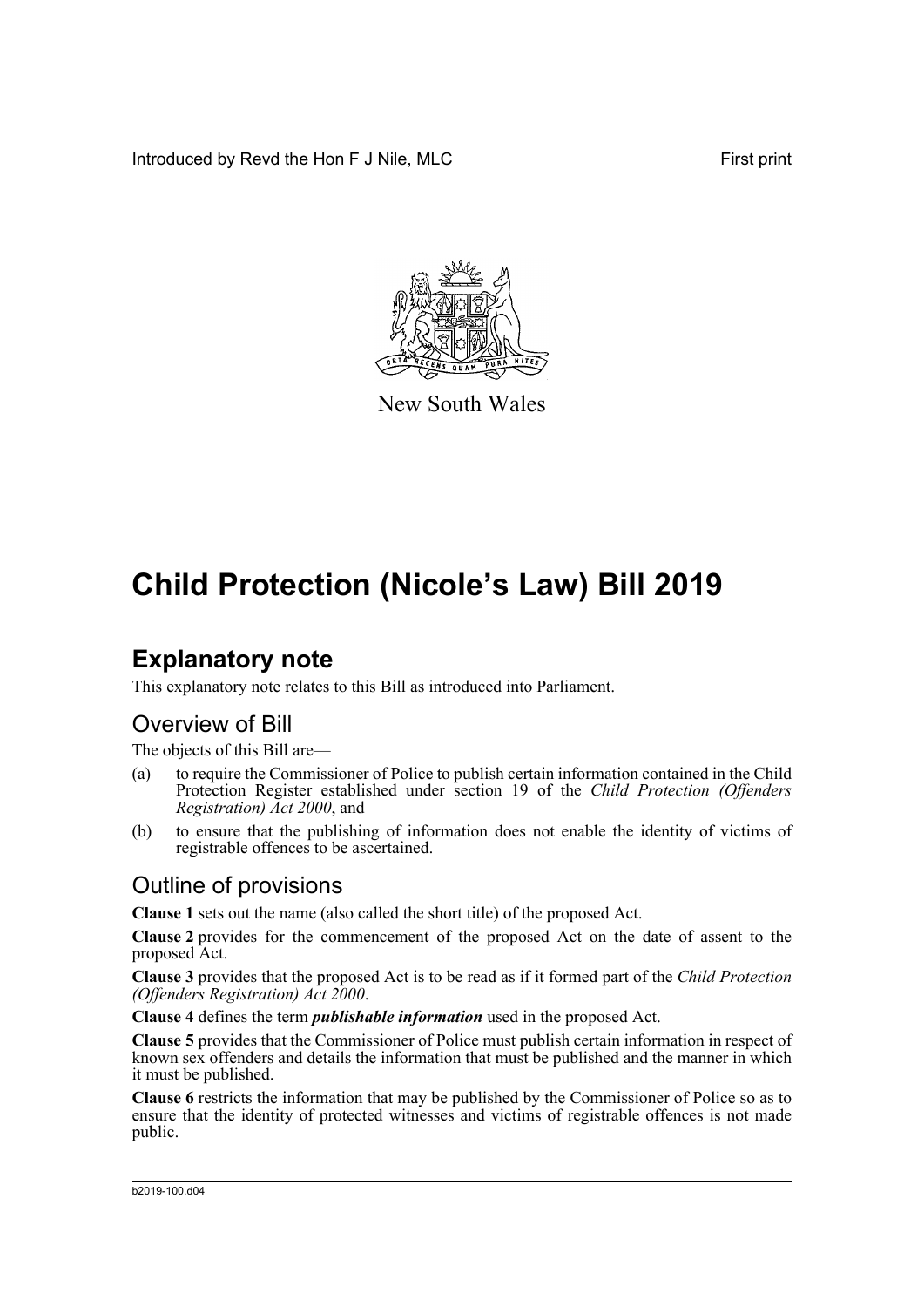**Clause 7** provides that when a registrable person ceases to be subject to reporting obligations under the *Child Protection (Offenders Registration) Act 2000*, the Commissioner of Police must withdraw from publication any information relating to that person.

### **Schedule 1 Savings, transitional and other provisions**

**Schedule 1** enables regulations of a savings or transitional nature to be made.

### **Schedule 2 Consequential amendments to Child Protection (Offenders Registration) Act 2000 No 42**

**Schedule 2[1]** amends the *Child Protection (Offenders Registration) Act 2000* so as to include further details of a registrable person's physical appearance, including race, gender and a photograph, to that which must be provided as relevant personal information.

**Schedule 2[2]** makes a minor consequential amendment to the *Child Protection (Offenders Registration) Act 2000*.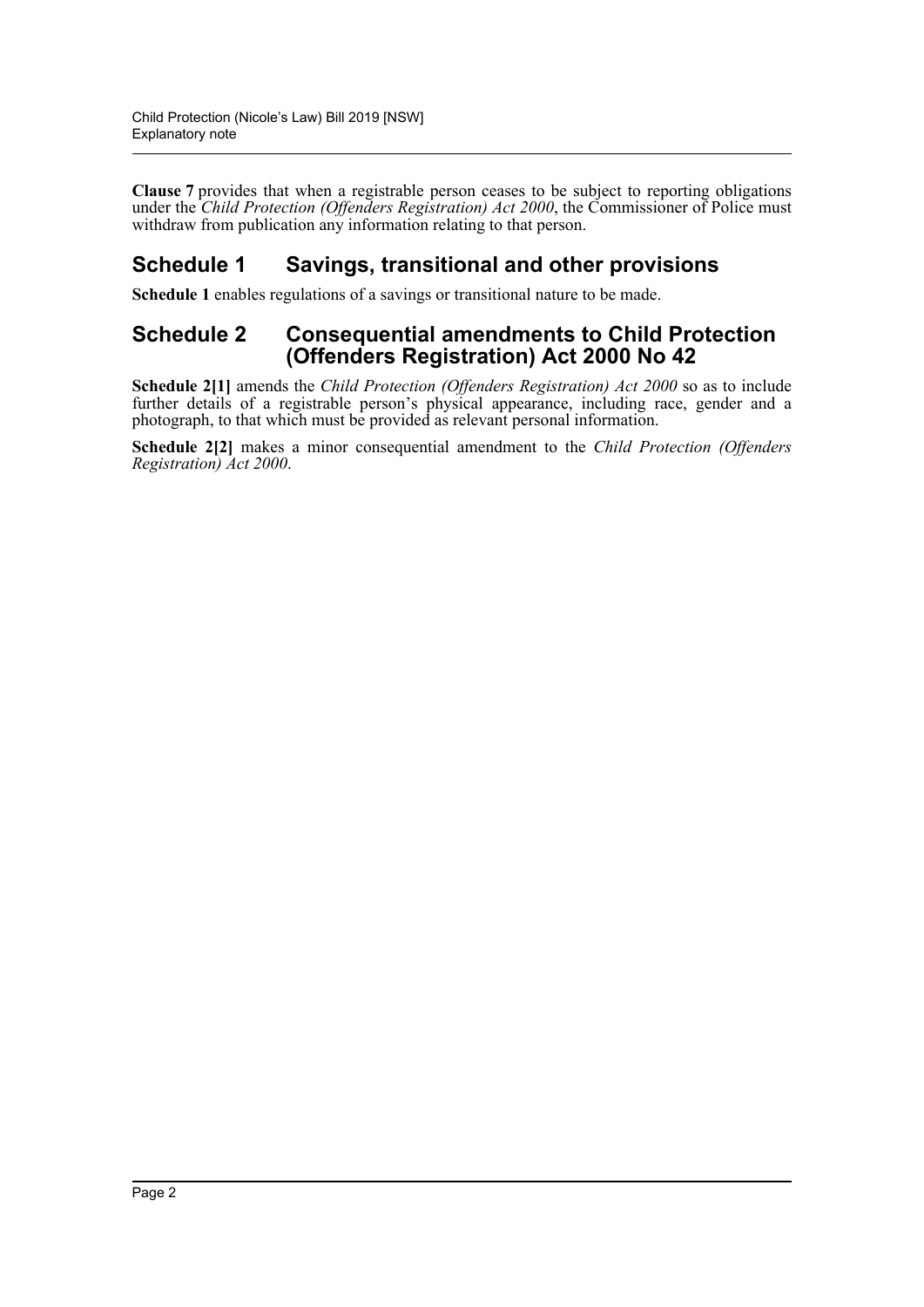Introduced by Revd the Hon F J Nile, MLC First print



New South Wales

# **Child Protection (Nicole's Law) Bill 2019**

### **Contents**

| <b>Schedule 2</b> |   | <b>Consequential amendments to Child Protection (Offenders</b><br>Registration) Act 2000 No 42 | 5              |
|-------------------|---|------------------------------------------------------------------------------------------------|----------------|
| <b>Schedule 1</b> |   | Savings, transitional and other provisions                                                     | 4              |
|                   | 7 | Withdrawal of publishable information                                                          | 3              |
|                   | 6 | Restriction on publishable information                                                         | $\overline{2}$ |
|                   | 5 | Publication of certain information                                                             | 2              |
|                   | 4 | Definition                                                                                     | 2              |
|                   | 3 | Relationship to Child Protection (Offenders Registration) Act 2000                             | $\overline{2}$ |
|                   | 2 | Commencement                                                                                   | $\overline{2}$ |
|                   |   | Name of Act                                                                                    | 2              |
|                   |   |                                                                                                | Page           |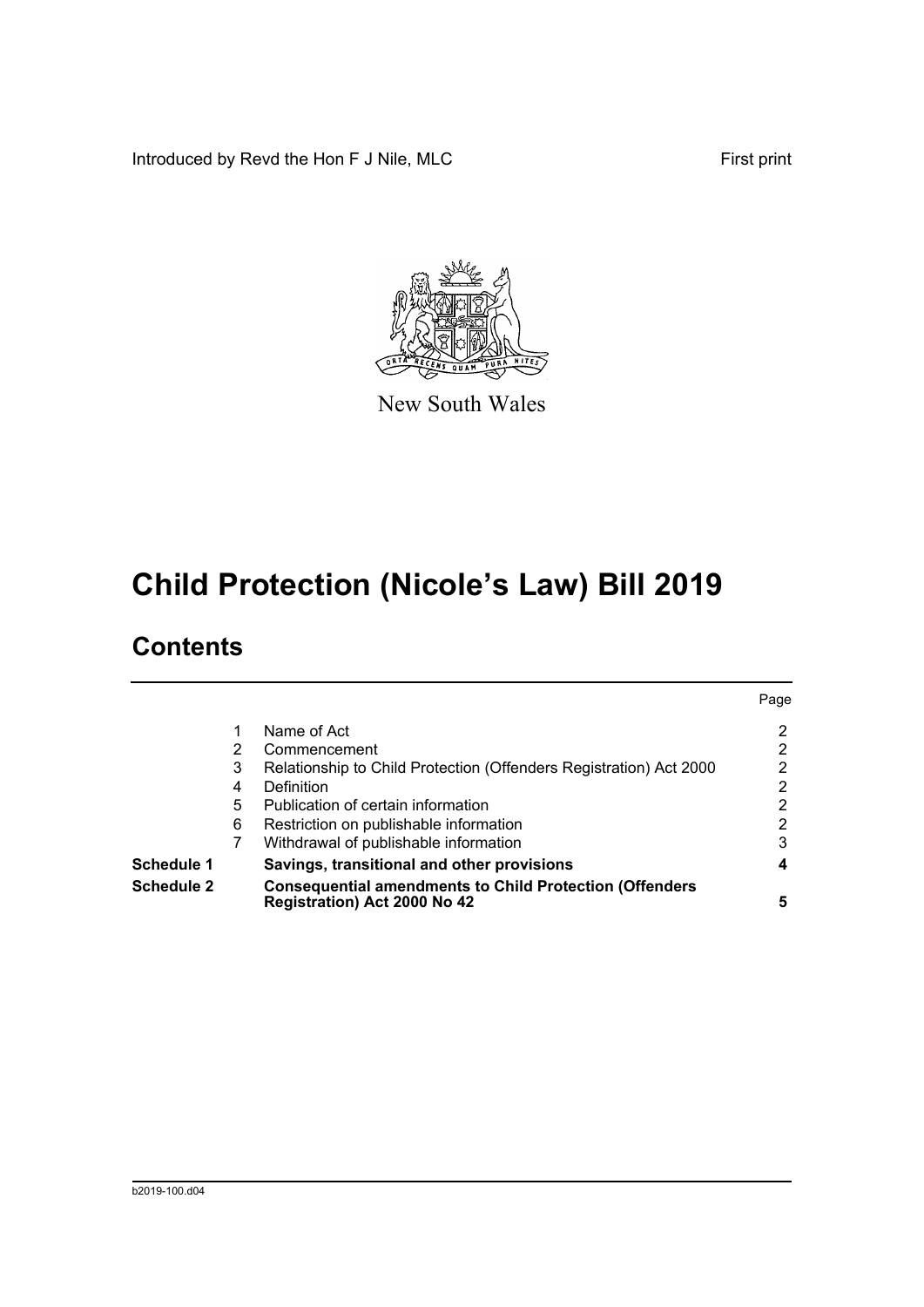

New South Wales

# **Child Protection (Nicole's Law) Bill 2019**

No , 2019

#### **A Bill for**

An Act to require the public to be notified of the identity and residential address of convicted child sex offenders; and for other purposes.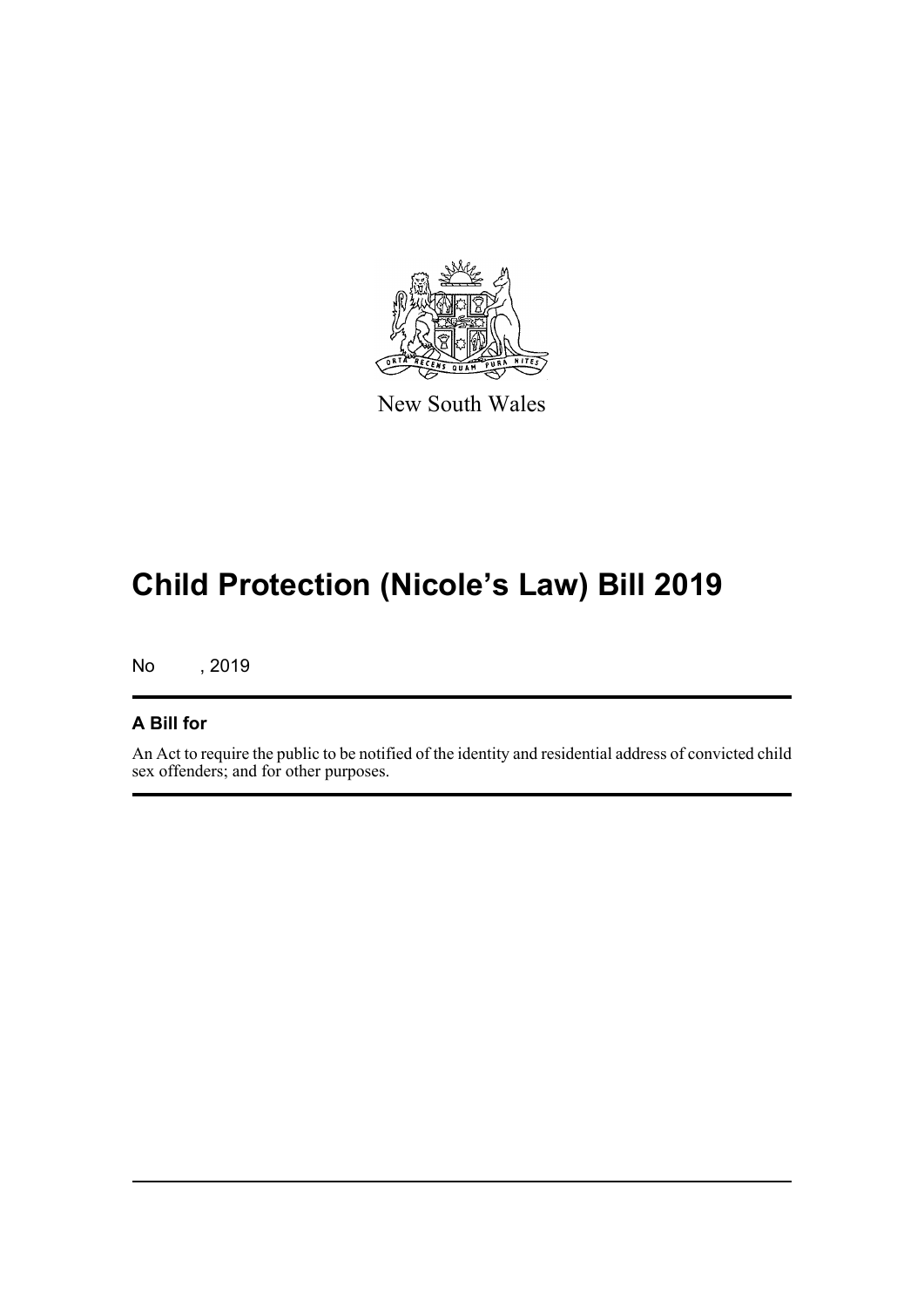<span id="page-4-5"></span><span id="page-4-4"></span><span id="page-4-3"></span><span id="page-4-2"></span><span id="page-4-1"></span><span id="page-4-0"></span>

|              |                                                                                                                           |                                                                                                                                       | The Legislature of New South Wales enacts-                                                                                                                                                                                                                      | 1              |  |  |  |
|--------------|---------------------------------------------------------------------------------------------------------------------------|---------------------------------------------------------------------------------------------------------------------------------------|-----------------------------------------------------------------------------------------------------------------------------------------------------------------------------------------------------------------------------------------------------------------|----------------|--|--|--|
| 1            | <b>Name of Act</b>                                                                                                        |                                                                                                                                       |                                                                                                                                                                                                                                                                 |                |  |  |  |
|              |                                                                                                                           | This Act is the Child Protection (Nicole's Law) Act 2019.                                                                             |                                                                                                                                                                                                                                                                 |                |  |  |  |
| $\mathbf{2}$ | Commencement                                                                                                              |                                                                                                                                       |                                                                                                                                                                                                                                                                 |                |  |  |  |
|              |                                                                                                                           |                                                                                                                                       | This Act commences on the date of assent to this Act.                                                                                                                                                                                                           | 5              |  |  |  |
| 3            |                                                                                                                           |                                                                                                                                       | Relationship to Child Protection (Offenders Registration) Act 2000                                                                                                                                                                                              | $\,6$          |  |  |  |
|              | This Act is to be construed with, and as if it formed part of, the Child Protection<br>(Offenders Registration) Act 2000. |                                                                                                                                       |                                                                                                                                                                                                                                                                 |                |  |  |  |
| 4            | <b>Definition</b>                                                                                                         |                                                                                                                                       |                                                                                                                                                                                                                                                                 |                |  |  |  |
|              | (1)                                                                                                                       |                                                                                                                                       | In this Act-<br><i>publishable information</i> means any information required to be made available by<br>the Commissioner of Police under section 5.                                                                                                            | 10<br>11<br>12 |  |  |  |
|              | (2)                                                                                                                       |                                                                                                                                       | Notes included in this Act do not form part of this Act.                                                                                                                                                                                                        | 13             |  |  |  |
| 5            |                                                                                                                           |                                                                                                                                       | <b>Publication of certain information</b>                                                                                                                                                                                                                       | 14             |  |  |  |
|              | (1)                                                                                                                       | The Commissioner of Police must publish the following information contained in the<br>Register in respect of each registrable person— |                                                                                                                                                                                                                                                                 | 15<br>16       |  |  |  |
|              |                                                                                                                           | (a)                                                                                                                                   | the person's name, together with any other name by which the person is or has<br>previously been known,                                                                                                                                                         | 17<br>18       |  |  |  |
|              |                                                                                                                           | (b)                                                                                                                                   | in respect of each name other than the person's current name, the period during<br>which the person was known by that other name,                                                                                                                               | 19<br>20       |  |  |  |
|              |                                                                                                                           | (c)                                                                                                                                   | the person's date of birth,                                                                                                                                                                                                                                     | 21             |  |  |  |
|              |                                                                                                                           | (d)                                                                                                                                   | a physical description of the person including the person's gender and race,                                                                                                                                                                                    | 22             |  |  |  |
|              |                                                                                                                           | (e)                                                                                                                                   | the person's most recent photograph,                                                                                                                                                                                                                            | 23             |  |  |  |
|              |                                                                                                                           | (f)                                                                                                                                   | the suburb and postcode of the residential address of the person,                                                                                                                                                                                               | 24             |  |  |  |
|              |                                                                                                                           | (g)                                                                                                                                   | for a registrable person found guilty of a Class 1 offence, the person's full<br>residential address,                                                                                                                                                           | 25<br>26       |  |  |  |
|              |                                                                                                                           | (h)                                                                                                                                   | details of each Class 1 or Class 2 offence of which the person has been found<br>guilty or with which the person has been charged,                                                                                                                              | 27<br>28       |  |  |  |
|              |                                                                                                                           | (i)                                                                                                                                   | details of each offence of which the person has been found guilty that resulted<br>in the making of a child protection registration order,                                                                                                                      | 29<br>30       |  |  |  |
|              |                                                                                                                           | (i)                                                                                                                                   | the date on which the person was sentenced for any registrable offence,                                                                                                                                                                                         | 31             |  |  |  |
|              |                                                                                                                           | (k)                                                                                                                                   | the date on which the person ceased to be in government custody in respect of<br>a registrable offence, or entered or ceased to be in government custody in<br>respect of any offence during the person's reporting period.                                     | 32<br>33<br>34 |  |  |  |
|              | (2)                                                                                                                       |                                                                                                                                       | The Commissioner of Police must ensure that publishable information—                                                                                                                                                                                            | 35             |  |  |  |
|              |                                                                                                                           | (a)                                                                                                                                   | is made available on the website of the NSW Police Force, and                                                                                                                                                                                                   | 36             |  |  |  |
|              |                                                                                                                           | (b)                                                                                                                                   | can be viewed at each police station, free of charge, during ordinary office<br>hours.                                                                                                                                                                          | 37<br>38       |  |  |  |
| 6            |                                                                                                                           |                                                                                                                                       | Restriction on publishable information                                                                                                                                                                                                                          | 39             |  |  |  |
|              | (1)                                                                                                                       |                                                                                                                                       | The Commissioner of Police must ensure that any publishable information about a<br>protected witness (that is, a person to whom Division 5 of Part 3 of the Child<br><i>Protection (Offenders Registration) Act 2000</i> applies) whose identity is apparent or | 40<br>41<br>42 |  |  |  |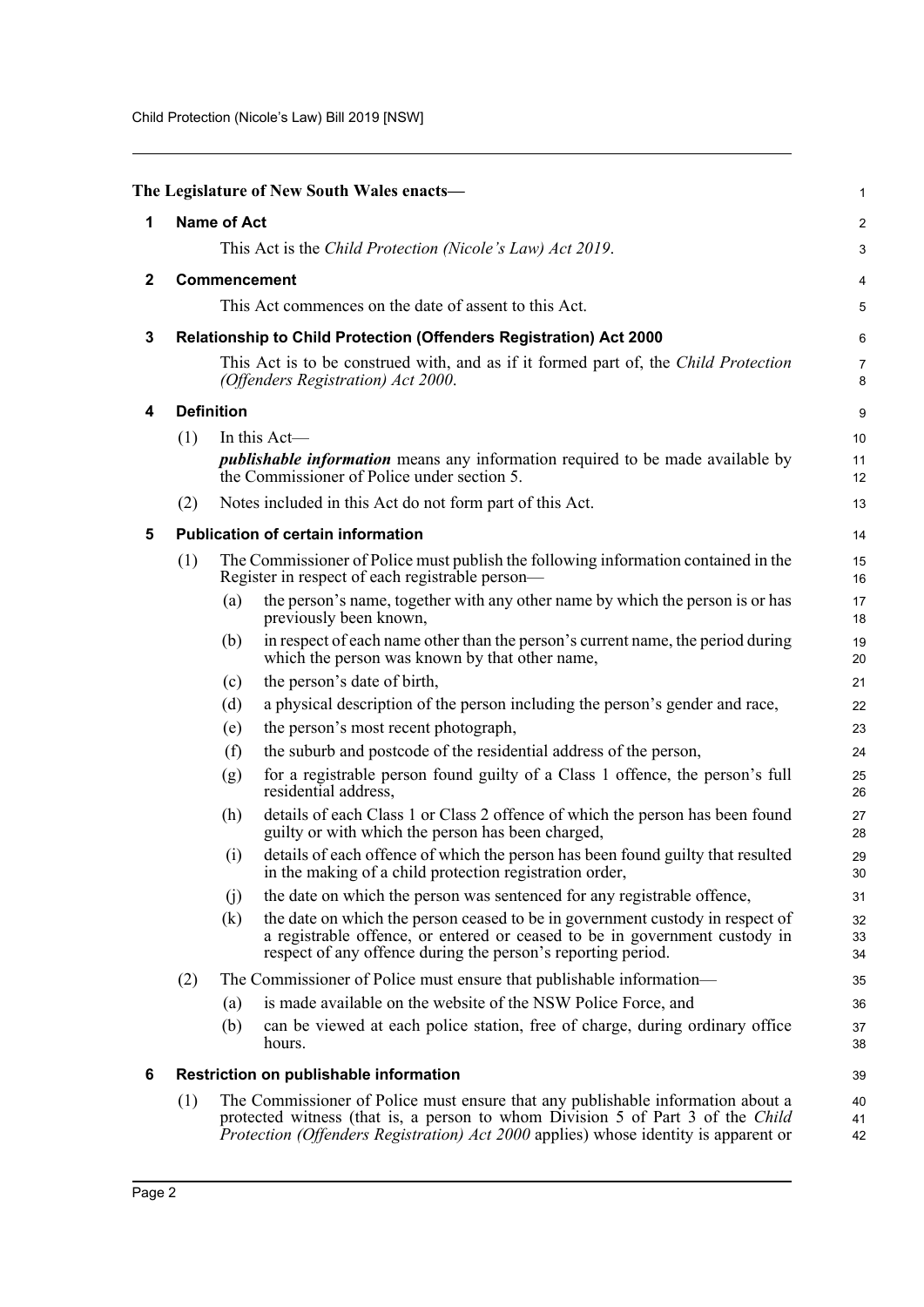can reasonably be ascertained from that public information is not made available to the public under section 5.

- (2) The Commissioner of Police must ensure that publishable information does not contain any information from which the identity of a victim of a registrable offence can reasonably be ascertained.
- (3) In this section, *victim* means a person against or in respect of whom a registrable offence has been committed.

#### <span id="page-5-0"></span>**7 Withdrawal of publishable information**

The Commissioner of Police must withdraw from publication any information that relates to a registrable person when that person ceases to be subject to reporting obligations under Part 3 of the *Child Protection (Offenders Registration) Act 2000*.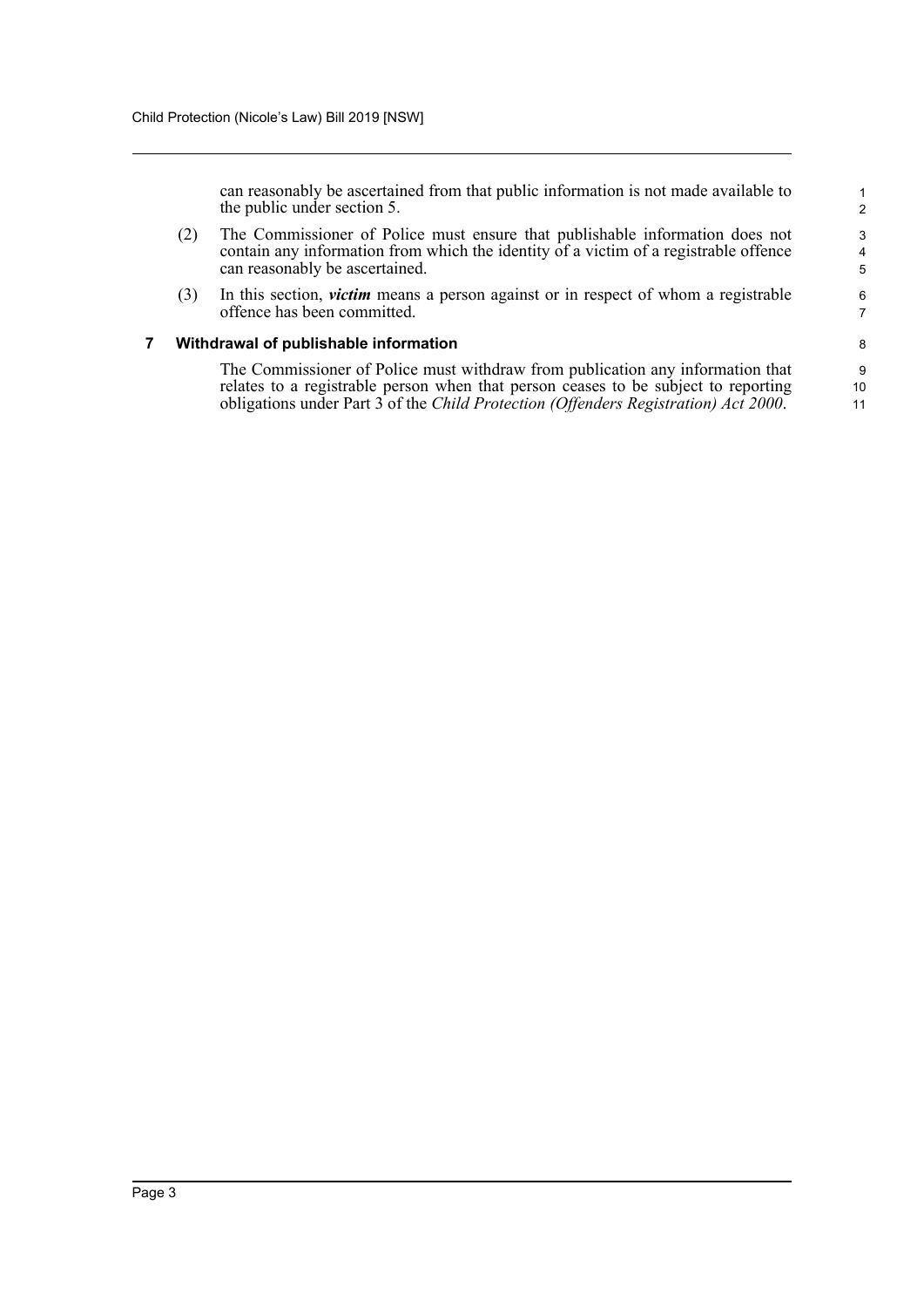### <span id="page-6-0"></span>**Schedule 1 Savings, transitional and other provisions**

### **Part 1 General**

#### **1 Regulations**

- (1) The regulations may contain provisions of a savings or transitional nature consequent on the enactment of this Act or any Act that amends this Act.
- (2) Any such provision—
	- (a) may, if the regulations so provide, take effect from the date of assent to the Act concerned or a later date, and

1

2

- (b) has effect despite anything to the contrary in this Schedule.
- (3) To the extent to which any such provision takes effect from a date that is earlier than the date of its publication on the NSW legislation website, the provision does not operate so as—
	- (a) to affect, in a manner prejudicial to any person (other than the State or an authority of the State), the rights of that person existing before the date of its publication, or
	- (b) to impose liabilities on any person (other than the State or an authority of the State) in respect of anything done or omitted to be done before the date of its publication.
- (4) Without limiting subclauses (1) and (2), regulations made for the purposes of this clause may amend this Schedule to provide for additional or different savings and transitional provisions instead of including the provisions in the regulations.